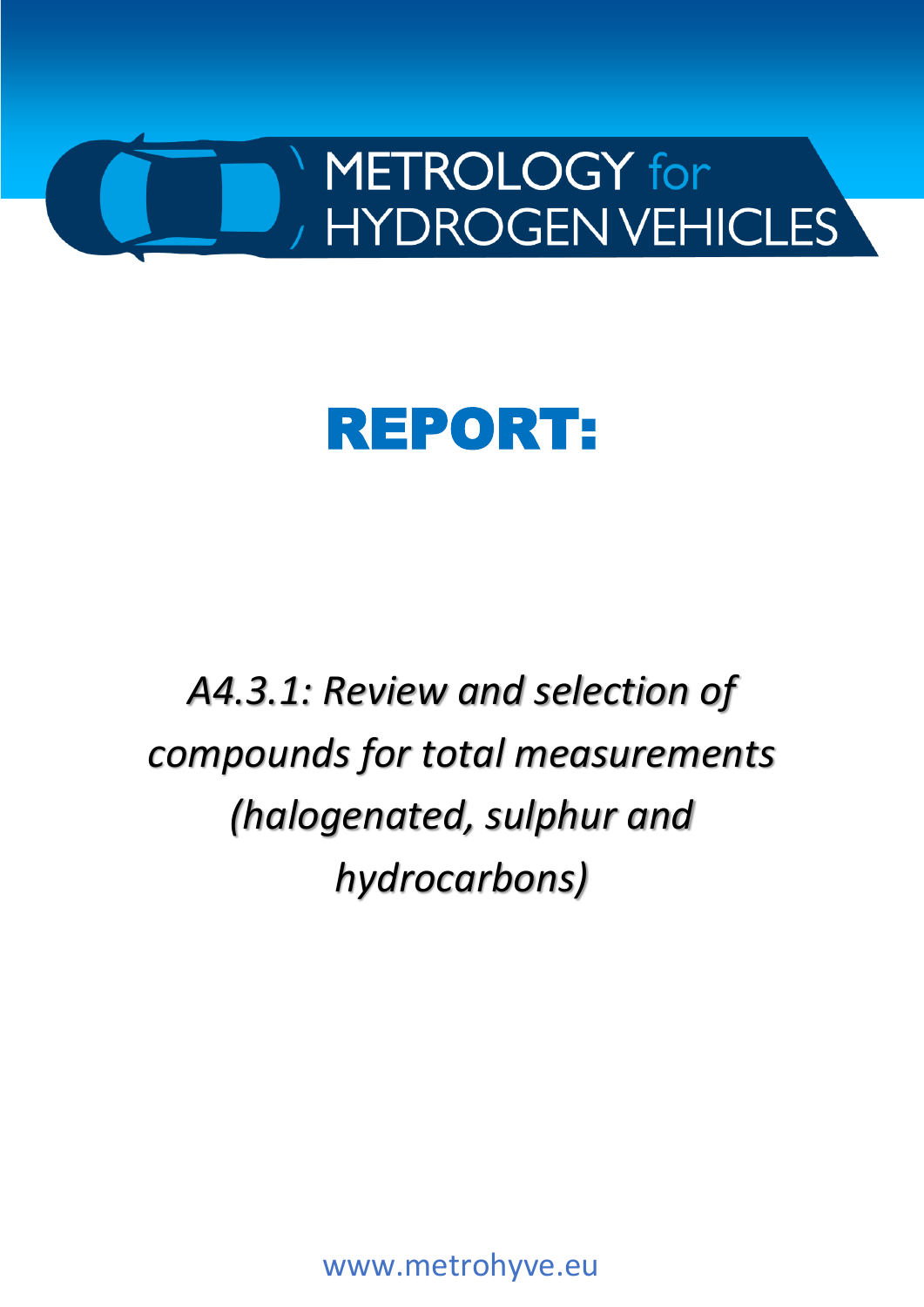This report was written as part of activity A4.3.1 from the EMPIR Metrology for Hydrogen Vehicles (MetroHyVe) project. The three year European project commenced on 1<sup>st</sup> June 2017 and focused on providing solutions to four measurement challenges faced by the hydrogen industry (flow metering, quality assurance, quality control and sampling). For more details about this project please visit [www.metrohyve.eu.](http://www.metrohyve.eu/)

#### This report was written by:

| <b>Karine Arrhenius</b> | <b>RISE</b> |
|-------------------------|-------------|
| <b>Thomas Bacquart</b>  | <b>NPL</b>  |
| Arul Murugan            | NPL.        |

**Karine Arrhenius** RISE *Karine.arrhenius@ri.se* **Thomas Bacquart** NPL *thomas.bacquart@npl.co.uk* **Arul Murugan** NPL *Arul.murugan@npl.co.uk*



The EMPIR initiative is co-funded by the European Union's Horizon 2020 research and innovation programme and the EMPIR Participating States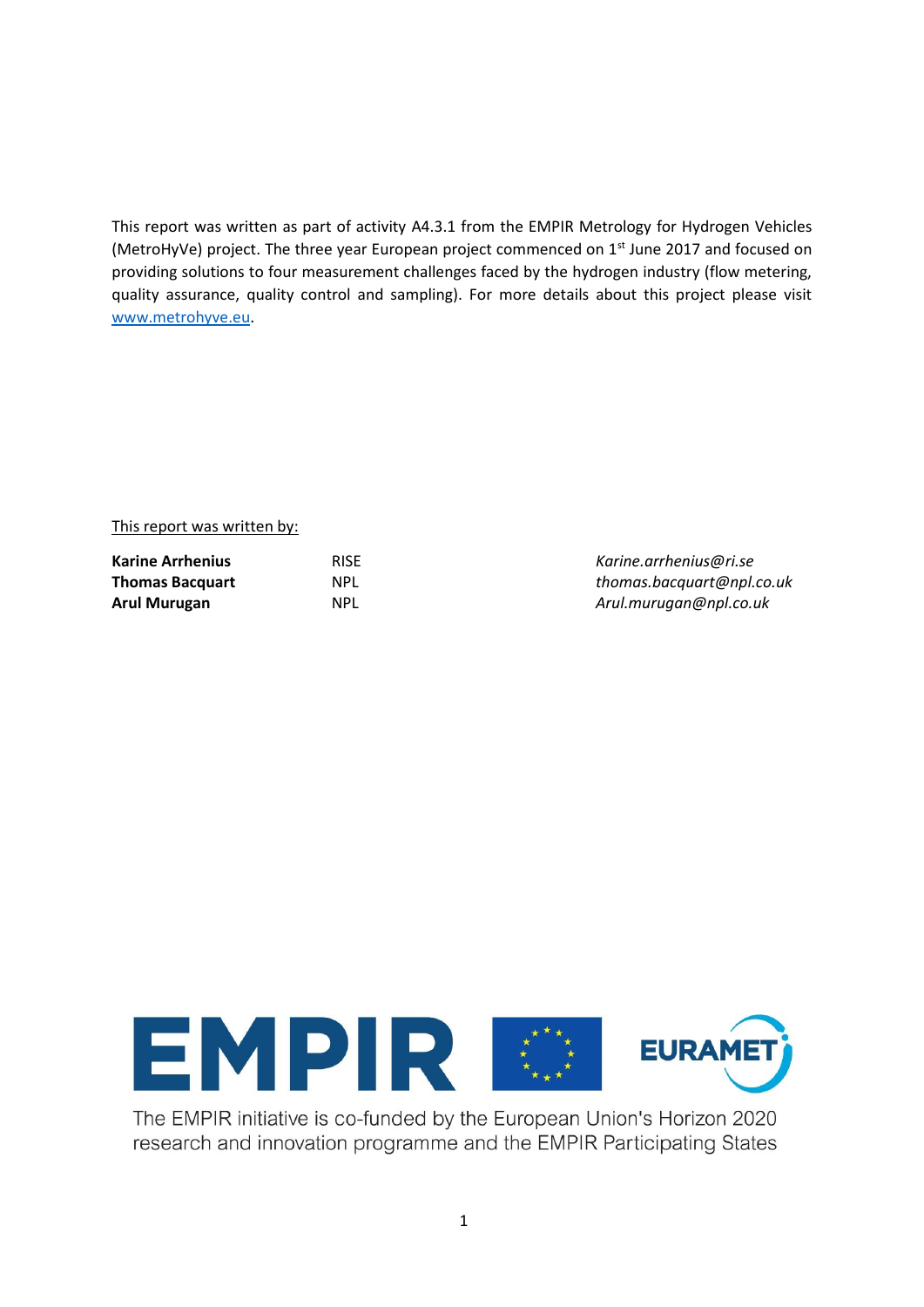# Contents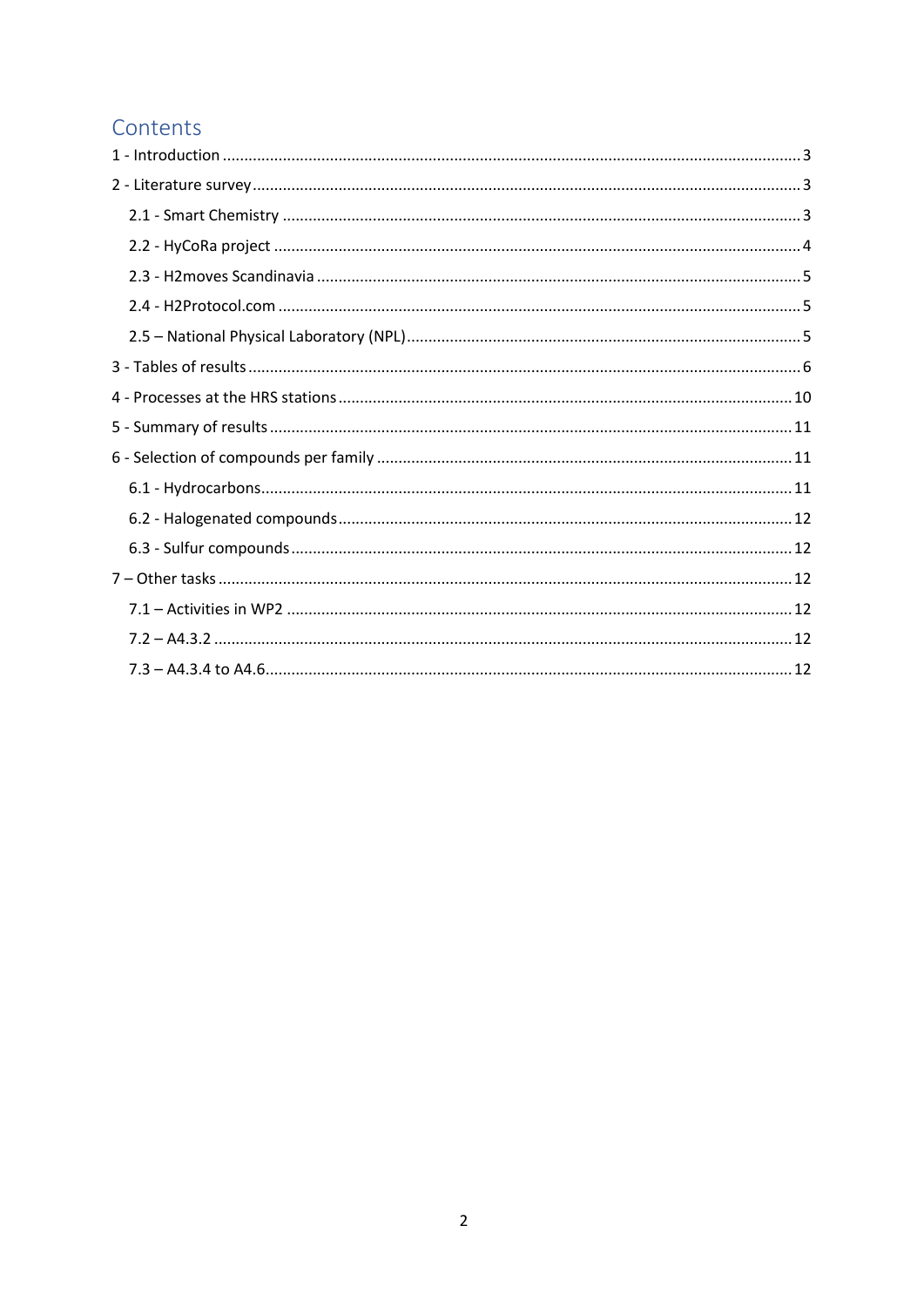# <span id="page-3-0"></span>1 - Introduction

Among the characteristics for the fuel specification that are listed in Table 1 of the standard ISO 14687-2, three are total species: Total hydrocarbons (Methane basis), Total sulphur compound (H2S basis) and total halogenated compounds (Halogenate ion basis).

Determination of total species is a substantial analytical challenge from a metrological point of view. A total compounds family cover a large number of species with physical properties (molecular weight, polarity, boiling point…) which vary greatly within the family.

Quantification is mostly based on converting all compounds into one species or independent elements (Cl, F, I and Br). Due to large differences in physical properties, it is a real challenge to sample all the compounds of one family into one unique vessel. It then requires the conversion (during analysis) to be equally efficient for all compounds of the family. Interferences from other compounds (not within the family of interest) may also lead to biased results.

Moreover, only a few impurities of a total compounds family may actually be present in the hydrogen. Defining which compounds are the most likely to be present may be done by a speciation method.

Two strategies can then be used for performing hydrogen quality monitoring:

- Defining marker of presence (selecting most abundant species as a marker for halogenated, sulfur or hydrocarbons contamination. If the sample contains significant amounts of the marker then the total species needs to be measured.
- Revision of the ISO standards to focus only on selected compounds from the families. Development of speciation methods would allow measuring what the actual impurities are in the real samples of hydrogen which in turn could enable the replacement of the total species characteristics with the actual impurities in the standard ISO14687-2.

In this report, we have reviewed reports from purity analysis of real samples of hydrogen to select 3 to 5 compounds per family of total halogenated, total sulphur and total hydrocarbons. These compounds will then the target compounds used in the other activities of Task 4.3 (Efficiency of sorbent tubes).

In total 32 hydrogen purity reports from 24 different stations (SRM, chlor-alkaline and electrolysis processes) have been reviewed.

# <span id="page-3-1"></span>2 - Literature survey

## <span id="page-3-2"></span>2.1 - Smart Chemistry

Smart Chemistry is a company located in Sacramento, USA performing sampling of particulates and gaseous sample of hydrogen fuel at nozzle of HRS (Hydrogen Refuelling Stations) following ASTM methods for performing analysis of trace impurities in hydrogen fuel. They analyse:

- 12 sulphur compounds (hydrogen sulphide, carbonyl sulphide, methyl mercaptan, ethyl mercaptan, dimethyl sulphide, carbon disulphide, isopropyl mercaptan, Tert-butyl mercaptan, n-propyl mercaptan, n-butyl mercaptan, dimethyl disulphide and tetrahydrothiophene.
- chlorine, hydrogen chloride and hydrogen bromide and 36 organic halides compounds (1,1,1 trichloroethane, 1,1,2,2-tetrachloroethane, 1,1,2-trichloroethane, 1,2-dibromoethane, 1,1 dichloroethane, 1,1-dichloroethene, 1,2,4-trichlorobenzene, 1,2-dichloroethane, 1,2 dichloropropane, 1,2-dichlorobenzene, 1,3-dichlorobenzene, 1,4-dichlorobenzene, benzyl chloride, bromodichloromethane, bromoform, bromomethane, carbon tetrachloride, chlorobenzene, chloroethane, chloroform, chloromethane, cis-1,2-dichloroethene, cis-1,3 dichloropropene, dibromochloromethane, dichlorodifluoromethane, 1,1,2.trichloro-1,2,2 trifluoroethane (freon113), 1,2-dichlorotetrafluoroethane (freon114), hexachlorobutadiene, methylene chloride, tetrachloroethene, trans-1,2-dichloroethene, trans-1,3-dichloropropene, trichloroethene, trichlorofluoromethane, vinyl chloride and 1,2,3,4 tetrachlorohexafluorobutane).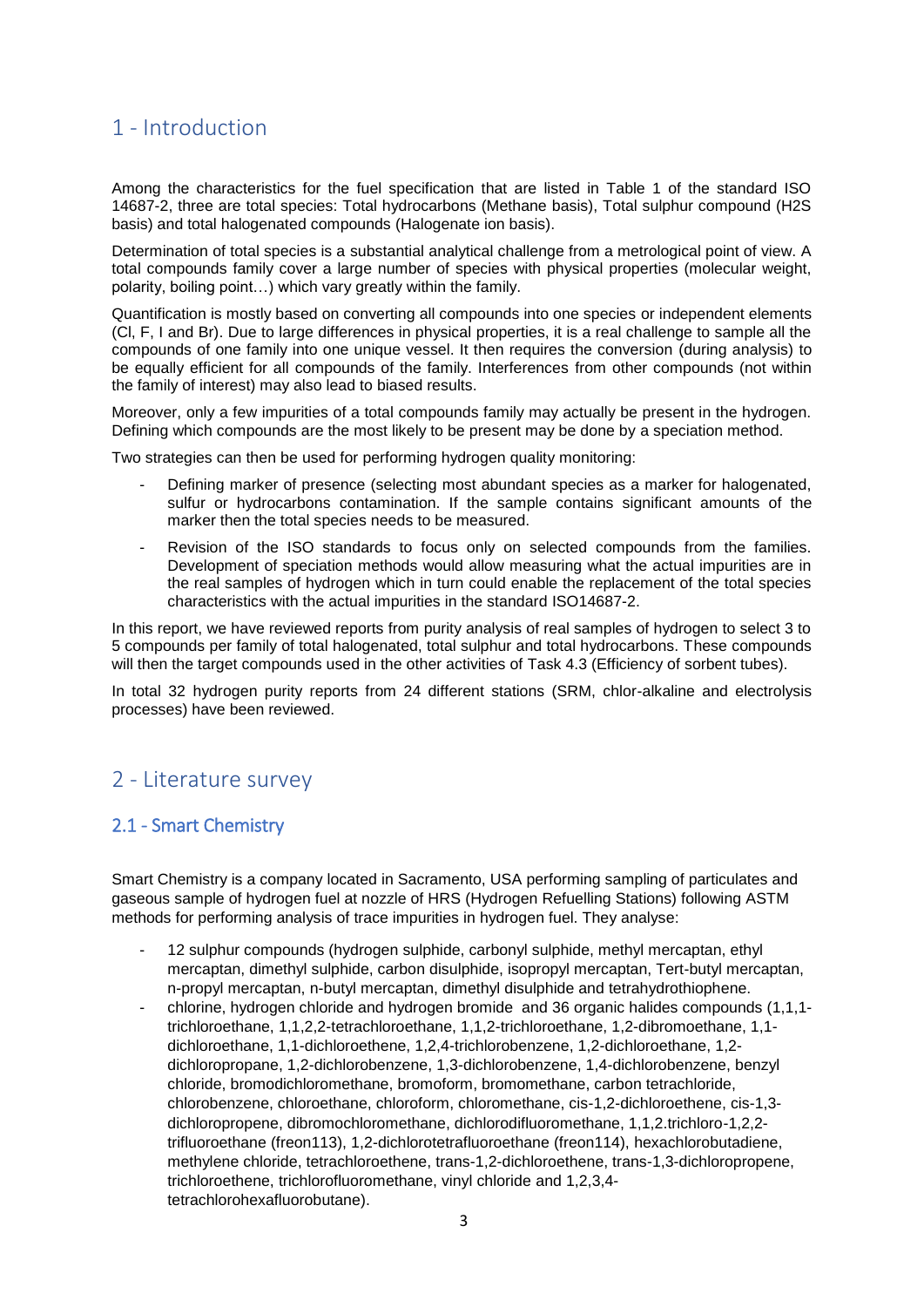- Hydrocarbons from methane to trimetylbenzenes, ketones, alcohols (ethanol, isopropyl alcohol), ester (ethyl acetate) and ether (methyl tert-butyl ether).

Tetrachloethene has been found three times in high concentrations from hydrogen samples provided by operational refuelling stations (personal communication with Professor Jong Pyng Hsu).

# <span id="page-4-0"></span>2.2 - HyCoRa project

The HyCoRa project was aimed at developing and executing a strategy for cost reduction for hydrogen fuel quality assurance. The project received funding from the European Union´s Seventh Framework Programme for research, technological development and demonstration under grant agreement no 621223. VTT (Finland) was project coordinator while other partners were CEA (France), the European Commission, Protea Limited (UK), SINTEF (Norge) and Powercell Sweden AB (Sweden). The project started April 2014.

In 'Deliverable 3.2 - Measurement of hydrogen quality variation at various HRSs with different fuel feedstock', 8 HRSs located in Norway and Germany were visited in 2014 and purity analysis was performed. The analyses were performed by Smart Chemistry. The results are available at <http://hycora.eu/deliverables.htm> and are summarised below:

#### **Total hydrocarbons:**

Methane, acetone, ethane, ethanol, isopropyl alcohol and propane were detected in quantifiable level of concentration (0.002 µmolC/mol).

#### **Total Sulphur:**

Hydrogen sulphide, carbonyl sulphide and carbon disulphide were detected in quantifiable level of concentration (0.02 nmol/mol).

#### **Total halogenated:**

1,2,3,4-tetrachlorohexafluorobutane was detected in quantifiable level of concentration (0.001 µmol/mol)

In 'Deliverable 3.3 – Results from the 2<sup>nd</sup> HRS measurement campaign', 16 HRSs located In Germany, Denmark, Sweden and Norway were visited in 2016 and 2017 during 2 sampling campaigns and purity analysis was performed. At two stations, sampling and analysis were performed two times during the same day or within some weeks' interval. The analyses were performed by Smart Chemistry.

#### **Total hydrocarbons:**

Methane, n-butane, isobutane, ethane, octane, decene and propane were detected in quantifiable level of concentration (0.002 µmolC/mol).

#### **Total Sulphur:**

Hydrogen sulphide, carbonyl sulphide, tert-butyl mercaptan and tetrahydrothiophene were detected in quantifiable level of concentration (0.02 nmol/mol).

#### **Total halogenated:**

1,2,3,4-tetrachlorohexafluorobutane and dichloromethane was detected in quantifiable level of concentration (0.001 umol/mol)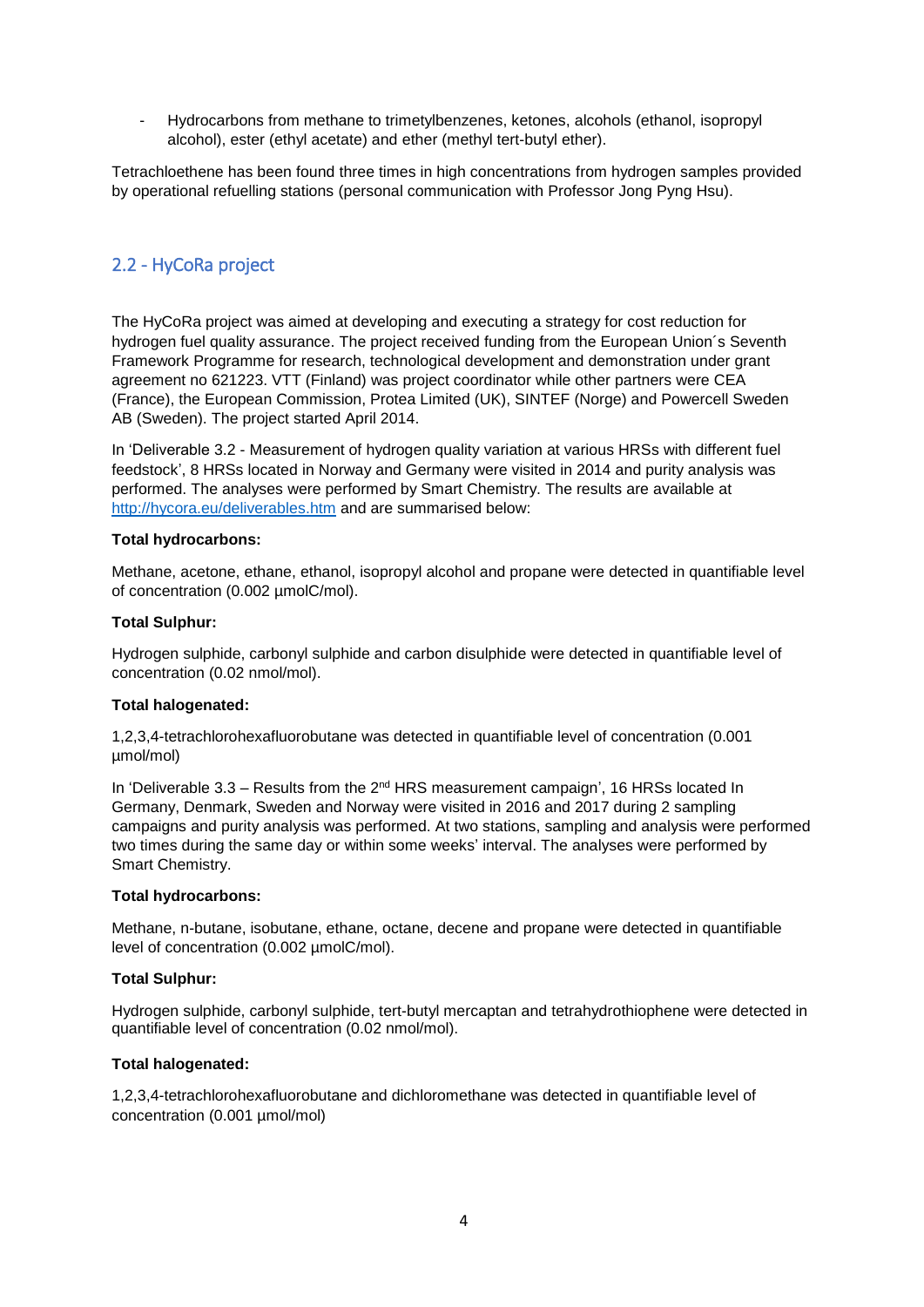## <span id="page-5-0"></span>2.3 - H2moves Scandinavia

The H2moves Scandinavia project aimed to gain customer acceptance for Hydrogen Fuel Cell Electric Vehicles (FCEV) and demonstrate the market readiness of fuel cell vehicles and hydrogen refuelling infrastructure. The Ludwig-Bölkow-Systemtechnik GmbH – LBST was coordinator of the project. Three HRS located in Norway were visited (2012-2013) and purity analysis was performed. The analyses were performed by Smart Chemistry and summary of results are below.

#### **Total hydrocarbons:**

Methane, acetone, ethane, heptane and propane were detected in quantifiable level of concentration (0.001 µmolC/mol).

#### **Total Sulphur:**

Hydrogen sulphide, carbonyl sulphide and carbon disulphide were detected in quantifiable level of concentration (0.02 nmol/mol).

#### **Total halogenated:**

1,1,3,4-tetrachlorohexafluorobutane was detected in quantifiable level of concentration (0.001 µmol/mol).

## <span id="page-5-1"></span>2.4 - H2Protocol.com

H2Protocol.com was started in June 2015 with the mission to share data to help accelerate the commercialization of hydrogen fuelling. Three sources of data were received, firstly from the H2Moves Scandinavia, then from the California State University, Los Angeles and finally from HyCoRa (coming soon).

Samples of hydrogen were taken at the California State University HRSs at different occasions (April 2014, November 2014, other occasion in 2015 but the files available on the website cannot be opened). The analyses were performed by Smart Chemistry and are summarised below.

#### **Total hydrocarbons:**

Methane, cyclohexane and isopropyl alcohol were detected in quantifiable level of concentration (0.001 µmolC/mol).

#### **Total Sulphur:**

Hydrogen sulphide, carbonyl sulphide and carbon disulphide were detected in quantifiable level of concentration (0.02 nmol/mol).

#### **Total halogenated:**

No halogenated was detected in quantifiable level of concentration (0.001 µmol/mol).

## <span id="page-5-2"></span>2.5 – National Physical Laboratory (NPL)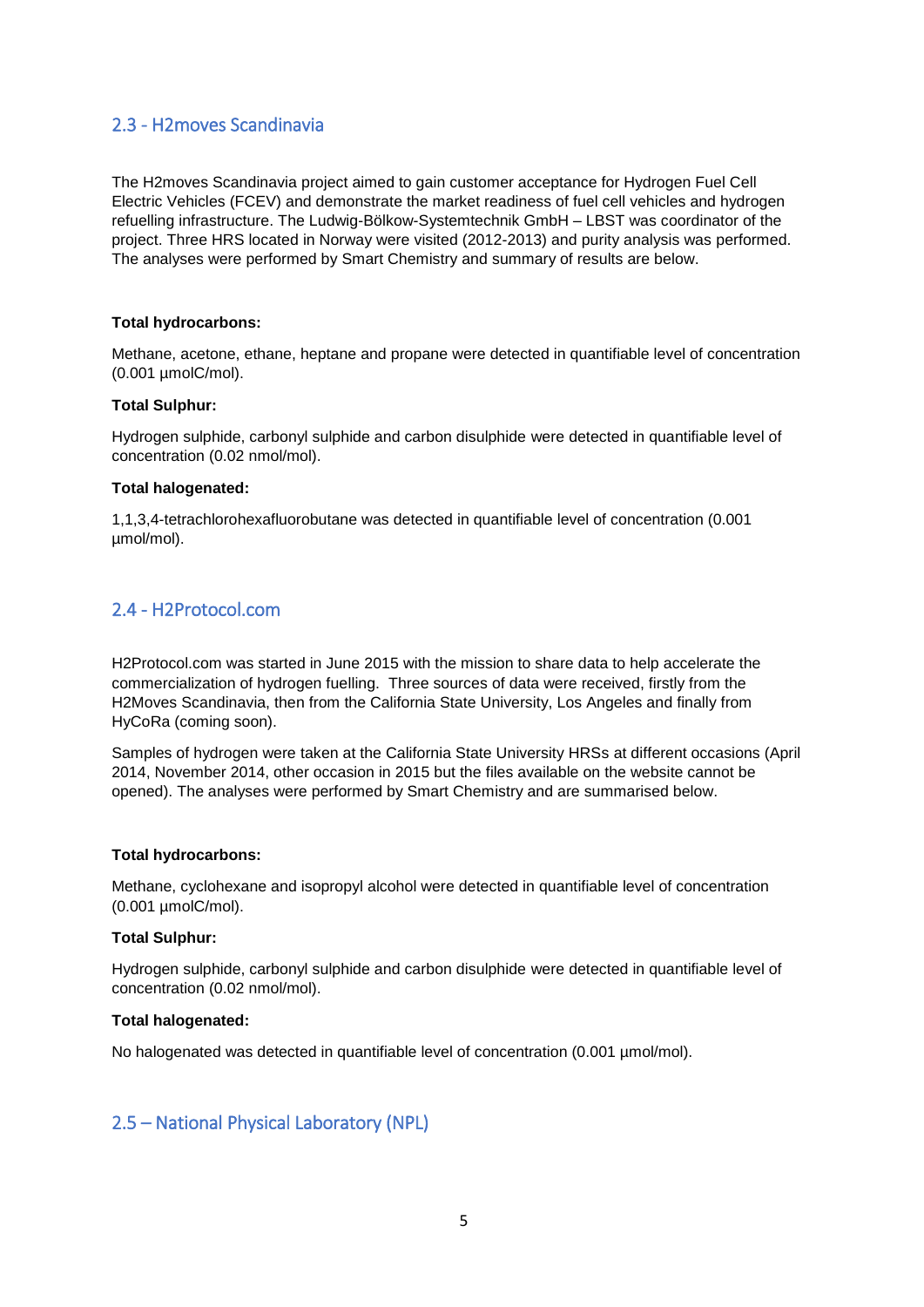NPL has performed hydrogen purity analysis on a number of samples for clients and in some research projects. The results from clients cannot be divulgated but some general observations are summarized below:

#### **Total hydrocarbons:**

Methane, ethane, propane, n-butane have been detected in quantifiable level of concentration in some samples (0.001 µmolC/mol).

#### **Total halogenated:**

Dichloromethane was detected in quantifiable level of concentration in some samples (0.001 µmol/mol).

1,2,3,4-tetrachlorohexafluorobutane has never been observed (LOD ~ 1 nmol/mol). The same list of halocarbons as the one used at Smart chemistry was investigated, but none of these compounds were found in hydrogen samples above NPL analytical method detection limit (< 5 nmol/mol).

HCl and Cl<sub>2</sub> have not been analysed.

#### **Total sulphur:**

No speciation has been performed until now. No samples so far have shown a total sulfur amount fraction above 4 nmol/mol. It can therefore be concluded that no individual sulfur compound has been present above 4 nmol/mol.

# <span id="page-6-0"></span>3 - Tables of results

In the following tables, all the results are presented and the following colour codes are used:

Green: Found but under specification level

Orange: higher than specification level but not a violation.

Red: found above specification level

For the stations:

Blue: water electrolysis

Yellow: SMR

Purple: Chlor-alkaline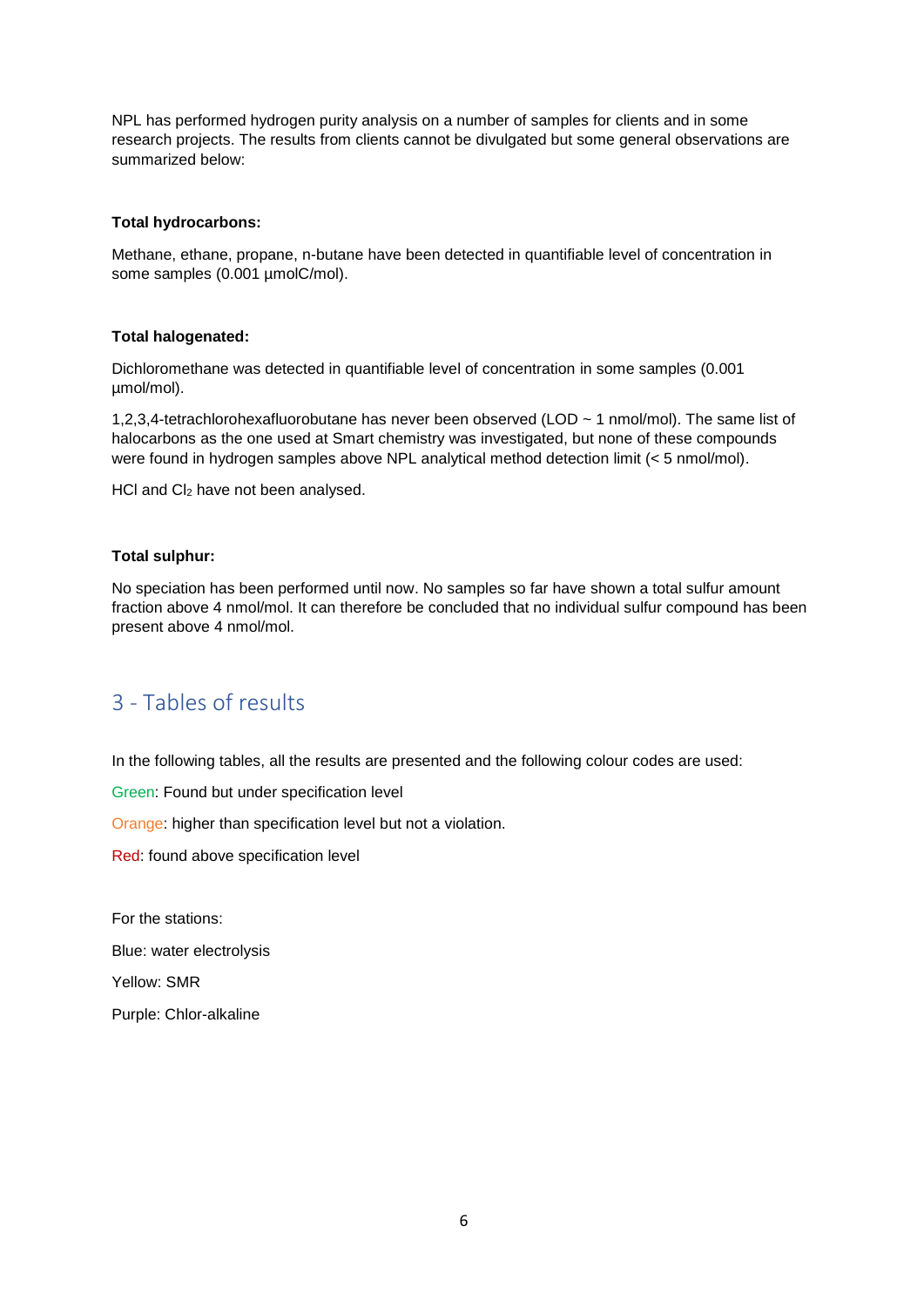| Hydrocarbons | HyCoRa D3.2 |                |                |    |    |  | H2Moves<br>Scandinavian |  |  | CSU H2 HRS<br>HyCoRa D3.3 SC2 |   |  |                |                |   |   |    |    |          |   |    |    |          |
|--------------|-------------|----------------|----------------|----|----|--|-------------------------|--|--|-------------------------------|---|--|----------------|----------------|---|---|----|----|----------|---|----|----|----------|
| <b>HRS</b>   |             | 3 <sup>2</sup> | $\overline{4}$ | 5. | 6. |  | 8                       |  |  | 3                             | 2 |  | 2 <sup>1</sup> | $\overline{3}$ | 4 | 5 | 6. | ۰. | $8 = 12$ | 9 | 10 | 11 | $12 = 8$ |
| Methane      |             |                |                |    |    |  |                         |  |  |                               |   |  |                |                |   |   |    |    |          |   |    |    |          |
| Acetone      |             |                |                |    |    |  |                         |  |  |                               |   |  |                |                |   |   |    |    |          |   |    |    |          |
| Ethane       |             |                |                |    |    |  |                         |  |  |                               |   |  |                |                |   |   |    |    |          |   |    |    |          |
| Ethanol      |             |                |                |    |    |  |                         |  |  |                               |   |  |                |                |   |   |    |    |          |   |    |    |          |
| Isopropyl    |             |                |                |    |    |  |                         |  |  |                               |   |  |                |                |   |   |    |    |          |   |    |    |          |
| alcohol      |             |                |                |    |    |  |                         |  |  |                               |   |  |                |                |   |   |    |    |          |   |    |    |          |
| Propane      |             |                |                |    |    |  |                         |  |  |                               |   |  |                |                |   |   |    |    |          |   |    |    |          |
| Heptane      |             |                |                |    |    |  |                         |  |  |                               |   |  |                |                |   |   |    |    |          |   |    |    |          |
| Cyclohexane  |             |                |                |    |    |  |                         |  |  |                               |   |  |                |                |   |   |    |    |          |   |    |    |          |
| n-butane     |             |                |                |    |    |  |                         |  |  |                               |   |  |                |                |   |   |    |    |          |   |    |    |          |
| Isobutane    |             |                |                |    |    |  |                         |  |  |                               |   |  |                |                |   |   |    |    |          |   |    |    |          |
| Octene       |             |                |                |    |    |  |                         |  |  |                               |   |  |                |                |   |   |    |    |          |   |    |    |          |
| Decene       |             |                |                |    |    |  |                         |  |  |                               |   |  |                |                |   |   |    |    |          |   |    |    |          |

SC: Sampling campaign

HRS8 and HRS12 in the HyCora project are the same station but two different sampling and analysis (the same day)

CSU H2 HRS1 and HRS2 are the same station

| Hydrocarbons |         | HyCoRa D3.3 SC3 |   |   |   |   |   |   |         |    |  |  |  |  |  |
|--------------|---------|-----------------|---|---|---|---|---|---|---------|----|--|--|--|--|--|
| <b>HRS</b>   | $1 = 9$ | $\overline{2}$  | 3 | 4 | 5 | 6 | 7 | 8 | $9 = 1$ | 10 |  |  |  |  |  |
| Methane      |         |                 |   |   |   |   |   |   |         |    |  |  |  |  |  |
| Acetone      |         |                 |   |   |   |   |   |   |         |    |  |  |  |  |  |
| Ethane       |         |                 |   |   |   |   |   |   |         |    |  |  |  |  |  |
| Ethanol      |         |                 |   |   |   |   |   |   |         |    |  |  |  |  |  |
| Isopropyl    |         |                 |   |   |   |   |   |   |         |    |  |  |  |  |  |
| alcohol      |         |                 |   |   |   |   |   |   |         |    |  |  |  |  |  |
| Propane      |         |                 |   |   |   |   |   |   |         |    |  |  |  |  |  |
| Heptane      |         |                 |   |   |   |   |   |   |         |    |  |  |  |  |  |
| Cyclohexane  |         |                 |   |   |   |   |   |   |         |    |  |  |  |  |  |
| n-butane     |         |                 |   |   |   |   |   |   |         |    |  |  |  |  |  |
| Isobutane    |         |                 |   |   |   |   |   |   |         |    |  |  |  |  |  |
| Octene       |         |                 |   |   |   |   |   |   |         |    |  |  |  |  |  |
| Decene       |         |                 |   |   |   |   |   |   |         |    |  |  |  |  |  |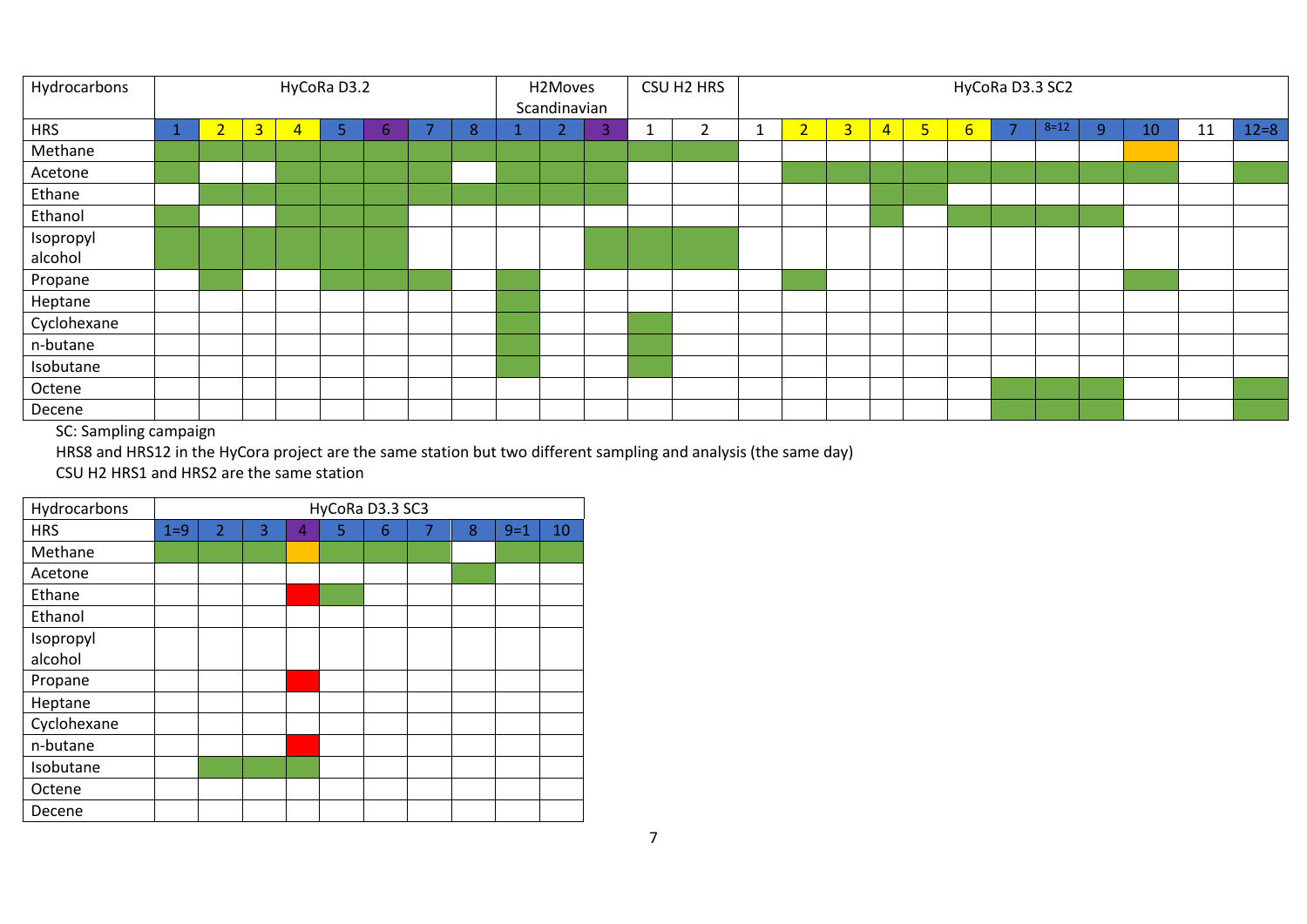HRS1 and HRS9 are the same station but two different sampling and analysis (within 3 weeks)

| Sulfur           |  |  |  | HyCoRa D3.2 |  |  |   | H2Moves      |  |  | CSU H2 HRS |  |          |  |  |  |             | HyCoRa D3.3 |      |  |          |
|------------------|--|--|--|-------------|--|--|---|--------------|--|--|------------|--|----------|--|--|--|-------------|-------------|------|--|----------|
|                  |  |  |  |             |  |  |   | Scandinavian |  |  |            |  |          |  |  |  |             |             |      |  |          |
| <b>HRS</b>       |  |  |  |             |  |  | c |              |  |  |            |  | <b>.</b> |  |  |  | $\mathbf b$ |             | -8=1 |  | $12 = 8$ |
| H <sub>2</sub> S |  |  |  |             |  |  |   |              |  |  |            |  |          |  |  |  |             |             |      |  |          |
| COS              |  |  |  |             |  |  |   |              |  |  |            |  |          |  |  |  |             |             |      |  |          |
| CS <sub>2</sub>  |  |  |  |             |  |  |   |              |  |  |            |  |          |  |  |  |             |             |      |  |          |
| TBM              |  |  |  |             |  |  |   |              |  |  |            |  |          |  |  |  |             |             |      |  |          |
| <b>THT</b>       |  |  |  |             |  |  |   |              |  |  |            |  |          |  |  |  |             |             |      |  |          |
| H2S: h           |  |  |  |             |  |  |   |              |  |  |            |  |          |  |  |  |             |             |      |  |          |

H2S: hydrogen sulphide

COS: carbonyl sulphide

CS2: carbon disulphide

TBM: Tert-butyl mercaptan

THT: Tetrahydrothiophene

| Sulfur           | HyCoRa D3.3 SC3 |  |  |    |  |  |  |   |         |  |  |  |  |  |
|------------------|-----------------|--|--|----|--|--|--|---|---------|--|--|--|--|--|
| <b>HRS</b>       | $1 = 9$         |  |  | z. |  |  |  | 8 | $9 = 1$ |  |  |  |  |  |
| H <sub>2</sub> S |                 |  |  |    |  |  |  |   |         |  |  |  |  |  |
| COS              |                 |  |  |    |  |  |  |   |         |  |  |  |  |  |
| CS <sub>2</sub>  |                 |  |  |    |  |  |  |   |         |  |  |  |  |  |
| <b>TBM</b>       |                 |  |  |    |  |  |  |   |         |  |  |  |  |  |
| <b>THT</b>       |                 |  |  |    |  |  |  |   |         |  |  |  |  |  |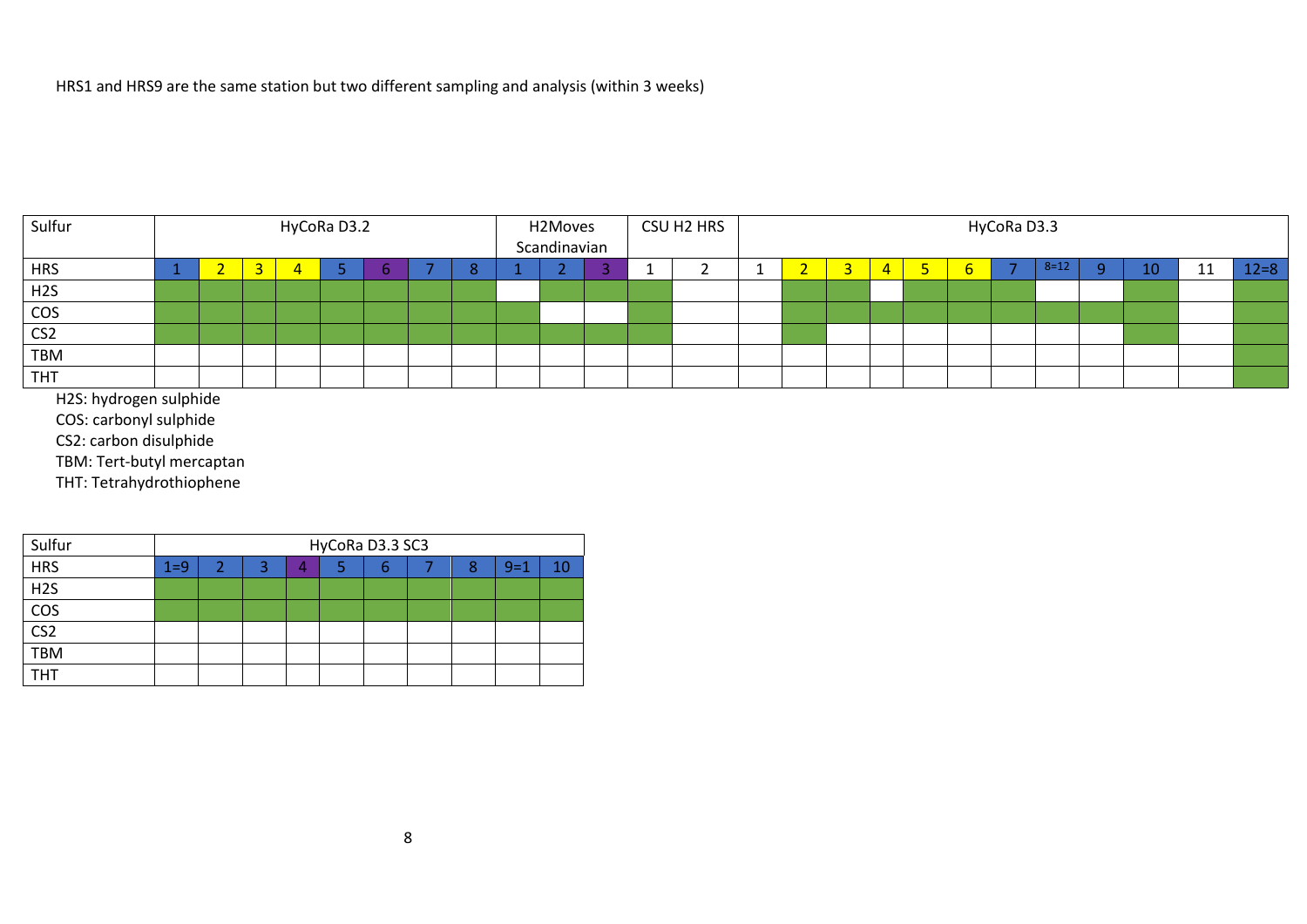| Halogenated                     | HyCoRa D3.2 |   |  |  |  |  | H2Moves<br>Scandinavian |  |  | CSU H2 HRS<br>HyCoRa D3.3 |  |   |  |  |               |        |  |           |          |
|---------------------------------|-------------|---|--|--|--|--|-------------------------|--|--|---------------------------|--|---|--|--|---------------|--------|--|-----------|----------|
| <b>HRS</b>                      |             | 3 |  |  |  |  |                         |  |  |                           |  | - |  |  | $\mathfrak b$ | $8=12$ |  | <b>TT</b> | $12 = 8$ |
| Cl <sub>2</sub>                 |             |   |  |  |  |  |                         |  |  |                           |  |   |  |  |               |        |  |           |          |
| HCI                             |             |   |  |  |  |  |                         |  |  |                           |  |   |  |  |               |        |  |           |          |
| HBr                             |             |   |  |  |  |  |                         |  |  |                           |  |   |  |  |               |        |  |           |          |
| C4Cl4F6                         |             |   |  |  |  |  |                         |  |  |                           |  |   |  |  |               |        |  |           |          |
| CH <sub>2</sub> Cl <sub>2</sub> |             |   |  |  |  |  |                         |  |  |                           |  |   |  |  |               |        |  |           |          |

Cl2: Chlorine

HCl: Hydrogen Chloride

HBr: Hydrogen Bromide

C4Cl4F6: tetrachlorohexafluorobutane

CH2Cl2: dichloromethane

| Halogenated                     | HyCoRa D3.3 SC3 |  |  |   |  |   |  |   |       |    |  |  |  |
|---------------------------------|-----------------|--|--|---|--|---|--|---|-------|----|--|--|--|
| <b>HRS</b>                      | $1 = 9$         |  |  | Д |  | n |  | 8 | $9=1$ | 10 |  |  |  |
| Cl <sub>2</sub>                 |                 |  |  |   |  |   |  |   |       |    |  |  |  |
| HCl                             |                 |  |  |   |  |   |  |   |       |    |  |  |  |
| HBr                             |                 |  |  |   |  |   |  |   |       |    |  |  |  |
| C4Cl4F6                         |                 |  |  |   |  |   |  |   |       |    |  |  |  |
| CH <sub>2</sub> Cl <sub>2</sub> |                 |  |  |   |  |   |  |   |       |    |  |  |  |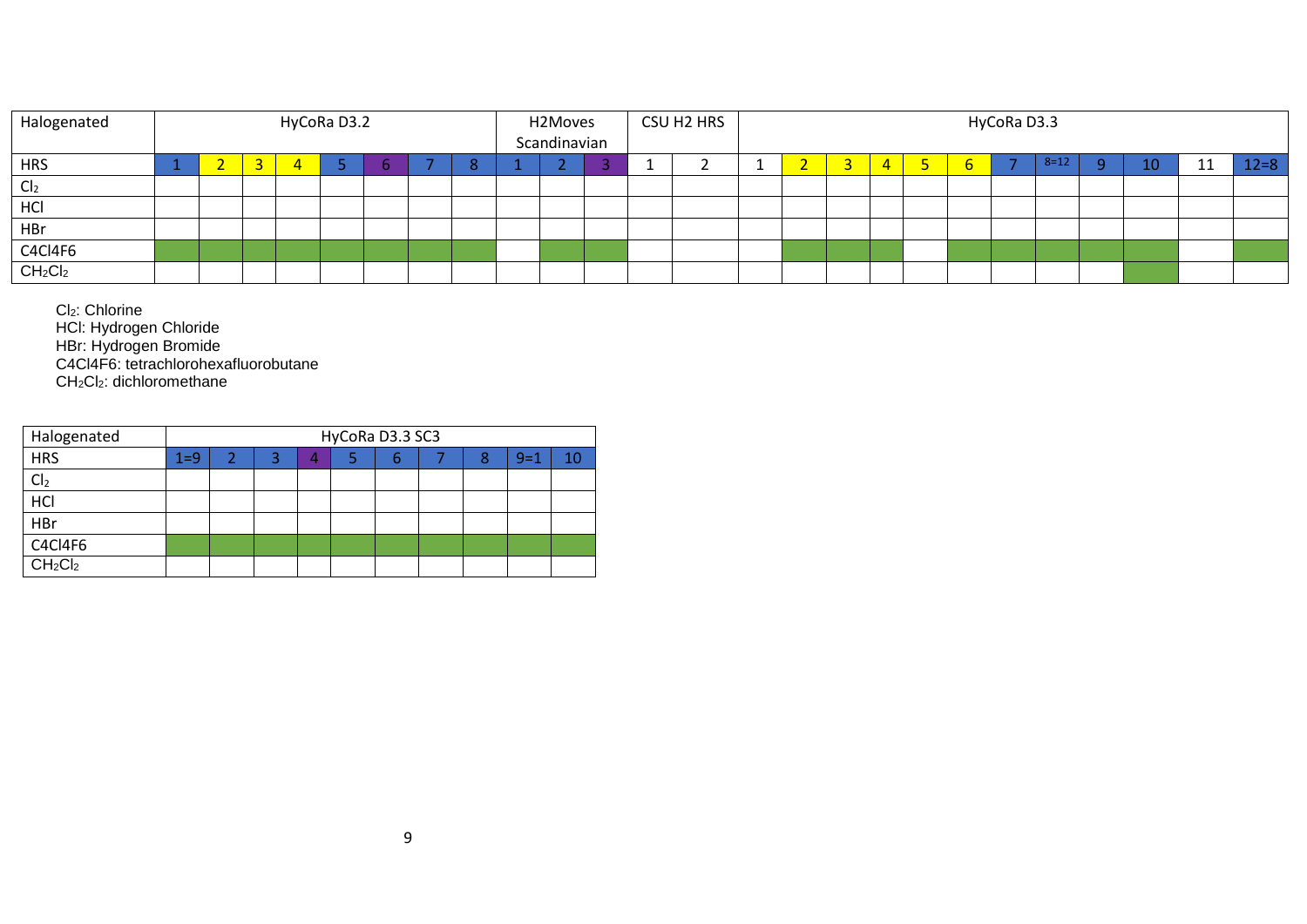# <span id="page-10-0"></span>4 - Processes at the HRS stations

#### **HyCora D3.2, SC1**

SMR, compressed: HRS2 SMR, Liquid: HRS3, HRS4 Water-electrolysis, compressed: HRS1, HRS5, HRS7, HRS8 Chlor-alkaline, compressed: HRS6

#### **H2Moves Scandinavia:**

Alkaline electrolysis, trucked in: HRS1 Water electrolysis, compressed: HRS2 Chlor-alkaline, compressed: HRS3

#### **HyCora D3.3, SC2**

SMR, Compressed: HRS2 SMR, Liquid: HRS3, HRS4, HRS5, HRS6 Water electrolysis, compressed: HRS7, HRS8, HRS9, HRS10, HRS12 HyCoRa D3.3, SC3 Water electrolysis, compressed: HRS1, HRS2, HRS3, HRS5 Water electrolysis, trucked in: HRS6, HRS7, HRS8, HRS9, HRS10 Chlor-alkaline, compressed: HRS4

#### **CSU H2 HRS**

Not specified

#### **NPL**

Not specified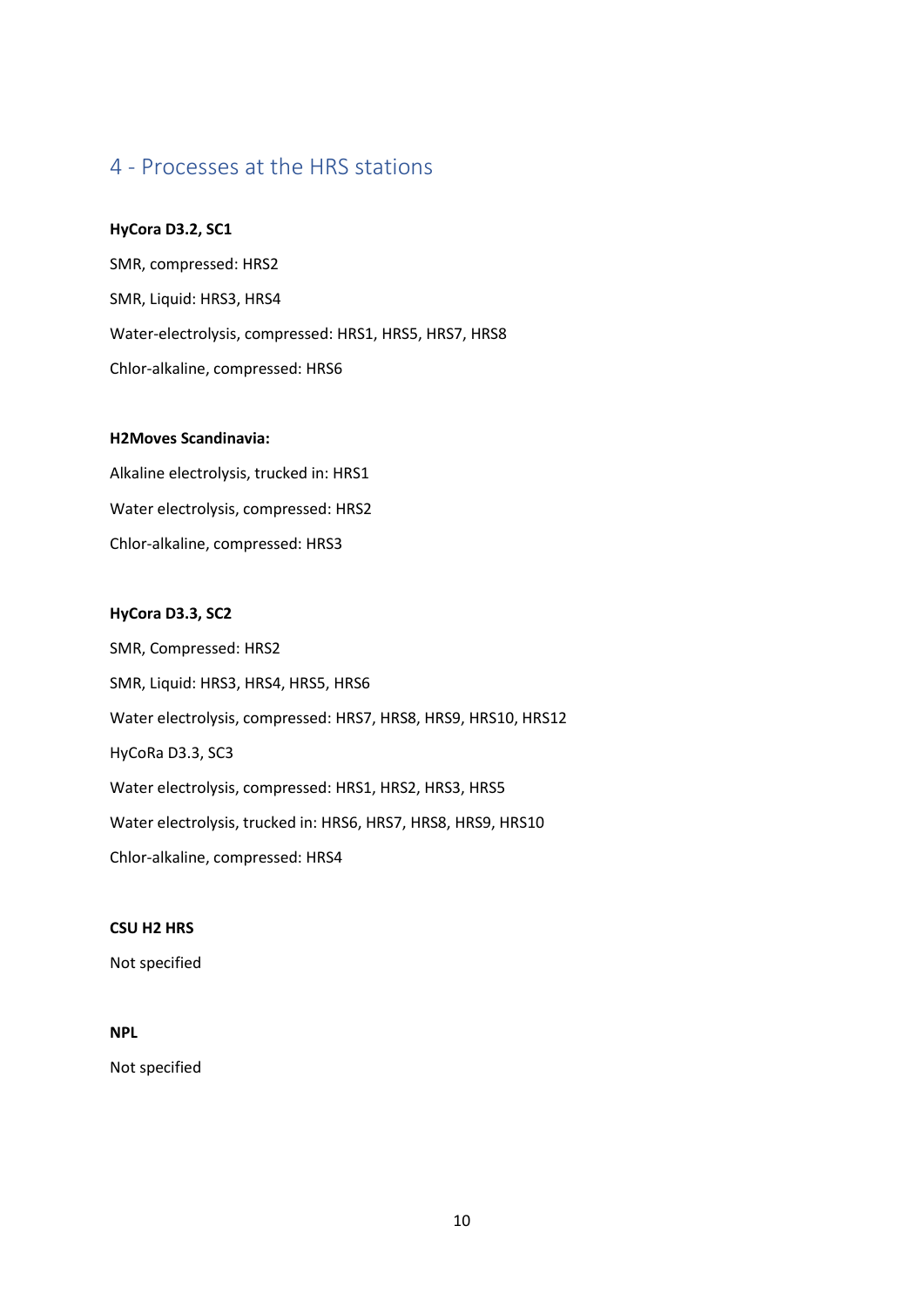# <span id="page-11-0"></span>5 - Summary of results

Results are then summarized in the following table:

#### **Total hydrocarbons**

| $N =$ number |               | <b>SMR</b>    | Water electrolysis |               | Chlor-Alkaline | Total         |                |
|--------------|---------------|---------------|--------------------|---------------|----------------|---------------|----------------|
| of samples   |               |               |                    |               |                |               |                |
|              | Under         | Above         | Under              | Above         | Under          | Above         |                |
|              | specification | specification | specification      | specification | specification  | specification |                |
| Methane      | 6             | 0             | 18                 | $1*$          | 2              | $1*$          | 28             |
| Acetone      | 6             | 0             | 11                 | $\Omega$      | 2              | 0             | 21             |
| Ethane       | 5             | 0             | 6                  | $\mathbf{0}$  | 2              |               | 14             |
| Ethanol      |               | 0             | 5                  | $\Omega$      |                | 0             | 7              |
| Isopropyl    | 3             | 0             | $\overline{2}$     | 0             | 1              | 0             | 6              |
| alcohol      |               |               |                    |               |                |               |                |
| Propane      |               | 0             | 4                  | $\Omega$      | 1              |               | 8              |
| Heptane      | $\Omega$      | 0             |                    | $\Omega$      | $\Omega$       | 0             | 1              |
| Cyclohexane  | $\Omega$      | 0             |                    | $\Omega$      | 0              | $\mathbf{0}$  | 1              |
| n-butane     | O             | 0             |                    | $\Omega$      | 0              | 1             | $\overline{2}$ |
| Isobutane    | $\Omega$      | 0             | 4                  | $\mathbf{0}$  | 0              | 0             | 4              |
| Octene       | $\Omega$      | 0             | 4                  | $\Omega$      | $\Omega$       | 0             | 4              |
| Decene       | U             | 0             | 4                  | 0             | 0              | 0             | 4              |

\* Total hydrocarbons (Methane basis) above 2 µmol/mol but only due to the presence of methane so not a violation of the specifications

#### **Total halogenated**

Very few halogenated compounds have been found in hydrogen samples. Only dichloromethane, tetrachloroethylene and tetrachlorohexafluorobutane have been mentioned so far.

#### **Total sulfur**

The most commonly identified sulfur compounds in hydrogen samples are H<sub>2</sub>S, COS and CS<sub>2</sub>. Tertbutyl mercaptan and tetrahydrothiophene have been found in one sample.

# <span id="page-11-1"></span>6 - Selection of compounds per family

A webmeeting was organised the  $6<sup>th</sup>$  of December in order to select some compounds per family based on the literature survey of hydrogen purity reports. It was discussed to select compounds to cover a wide range of boiling points. Present partners were RISE, NPL, VSL, IFE, SINTEF, AP2E.

#### <span id="page-11-2"></span>6.1 - Hydrocarbons

The following compounds were selected: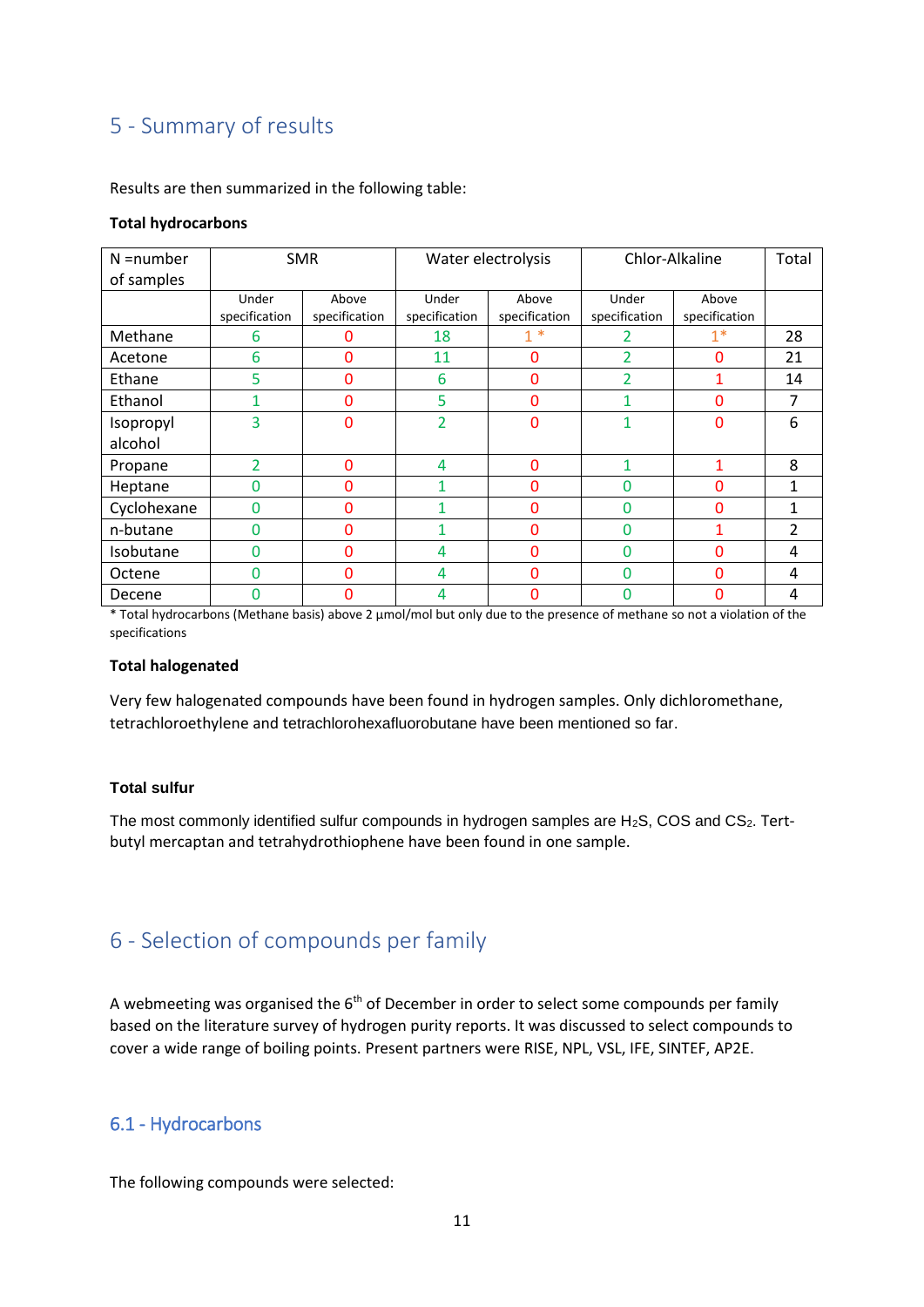Methane, Ethane, propane, butanes, acetone, methanol, ethanol, octane, decane. It is foreseen that no adsorbent will be able to adsorb all these compounds. More likely, the use of two adsorbents in series should be studied; a weak one to adsorb for example octane, decane (for example Tenax) and a stronger one, for example Carbosieve 569. The light compounds will pass through the weak adsorbent and shall be trapped onto the strong one.

## <span id="page-12-0"></span>6.2 - Halogenated compounds

The following compounds were selected: dichloromethane, tetrachloroethylene, tetrachlorohexafluorobutane, dichlorobenzene and eventually if proven possible during activity A4.3.3, chloroform. A wide range of boiling points are then covered.

## <span id="page-12-1"></span>6.3 - Sulfur compounds

The following compounds were selected: carbonyl sulphide (COS, if proven possible during activity A4.3.3), carbon disulphide (CS2, if proven possible during activity A4.3.3), tert-butyl mercaptan, tetrahydrothiophene, methylmercaptan.

# <span id="page-12-2"></span>7 – Other tasks

## <span id="page-12-3"></span>7.1 – Activities in WP2

In WP2, a TD-GC-MS method shall be developed by RISE, NPL and CEM. It is preferred to use the same compounds. New primary reference gas mixtures will be prepared and validated in A2.3.2. Some of these if possible can be used for the short-term stability studies. For example, the PRGMs containing tetrachlorohexafluorobutane or the PRGMs containing one halogenated compound that preferably can be chosen for the list of halogenated compounds selected here.

## <span id="page-12-4"></span> $7.2 - A4.3.2$

When performing the literature survey on sorbents for the selected compounds, the following parameters have to be included in a performance chart:

- Breakthrough volume (defined as the volume of gas that will purge an analyte through one 1 gram of adsorbent resin in a desorption tube at a specific temperature)
- Limit of detection (for a proposed volume of gas sampled)

## <span id="page-12-5"></span>7.3 – A4.3.4 to A4.6